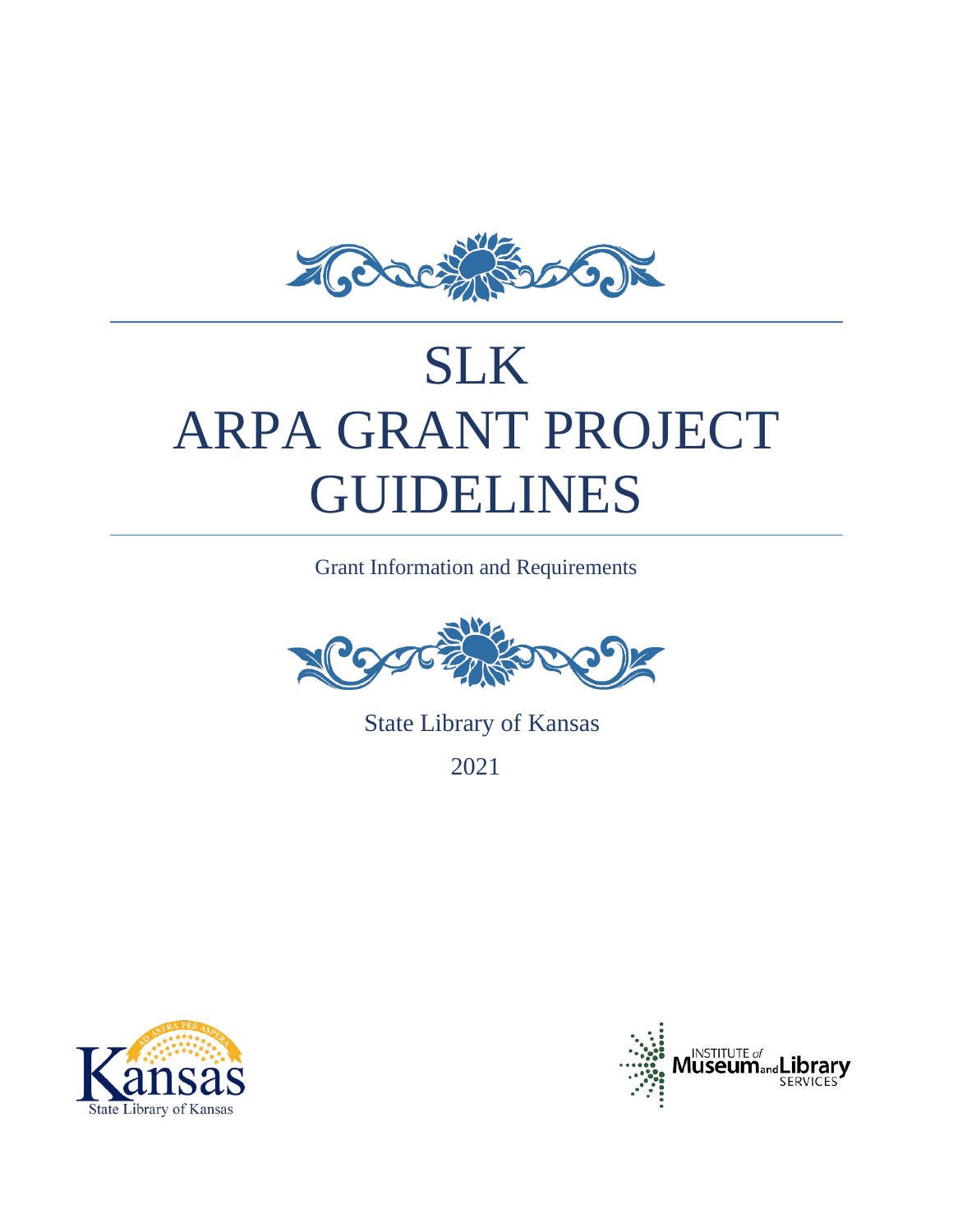## **Table of Contents**

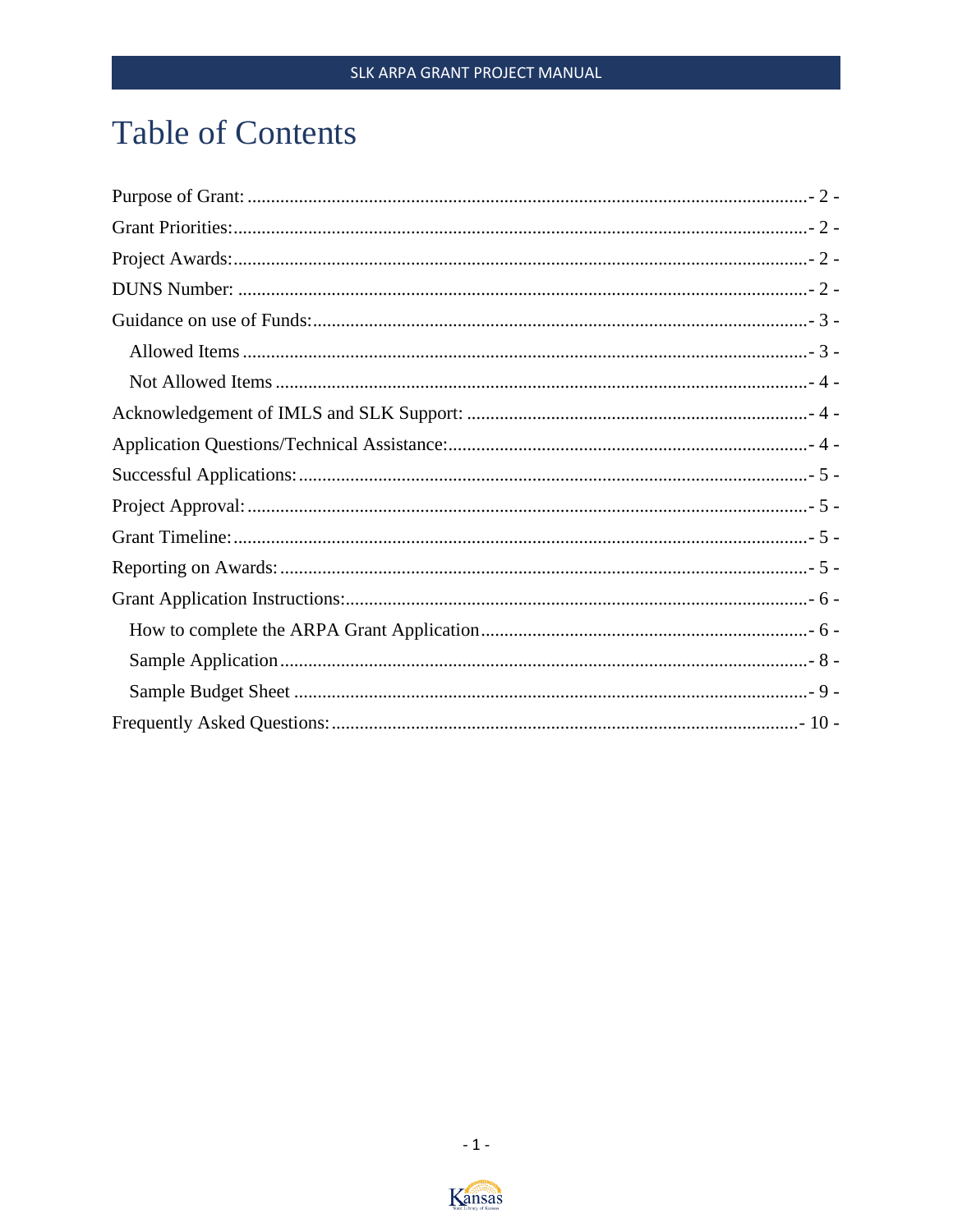## <span id="page-2-0"></span>Purpose of Grant:

To achieve the American Rescue Plan Act's purposes, this funding is to be used in helping communities respond directly and immediately to the pandemic, as well as to related economic and community needs through equitable approaches.

## <span id="page-2-1"></span>Grant Priorities:

Kansas libraries are encouraged to focus on projects that allow them to respond to and recover from the turmoil of the past year. All public libraries in Kansas are eligible to apply. Additionally, the Regional Library Systems may apply if they have a project to benefit their member libraries.

IMLS priorities are as follows:

- First, to enable libraries to reach residents with internet hotspots, accessible Wi-Fi, and other digital inclusion efforts, particularly in support of education, health, and workforce development needs. The following types of data, among others, can inform efforts to reach underserved populations: Poverty/Supplemental Nutrition Assistance Program (SNAP), Unemployment, Broadband availability.
- Second, to provide rapid emergency relief to libraries across the country, allowing them to safely respond to the pandemic and implement public health protocols.
- Third, to support library services that meet the needs of communities throughout the U.S., including costs such as personnel, technology training, materials, supplies, equipment, and associated indirect costs.

## <span id="page-2-2"></span>Project Awards:

Libraries may apply to fund projects between a minimum of \$1000 and a maximum of \$25,000. Libraries can only apply for a single project, but multiple related elements can be included.

## <span id="page-2-3"></span>DUNS Number:

Libraries must have a federal DUNS number to apply for federal funding. The number must be issued to the library. Cases where a library would use the DUNS of their municipality would include libraries that are departments of their city. You can look up and verify whether or not you have a [D-U-N-S](https://gcc02.safelinks.protection.outlook.com/?url=https%3A%2F%2Fwww.dnb.com%2Fduns-number%2Fwhat-is-duns.html&data=04%7C01%7CAlice.Smith%40ks.gov%7Cf51208426f0244e0e60608d926ac58bc%7Cdcae8101c92d480cbc43c6761ccccc5a%7C0%7C0%7C637583343919908352%7CUnknown%7CTWFpbGZsb3d8eyJWIjoiMC4wLjAwMDAiLCJQIjoiV2luMzIiLCJBTiI6Ik1haWwiLCJXVCI6Mn0%3D%7C1000&sdata=3A7IBItuEpZlVKHA82udF7U6zWGqMh2eDnlRWvB4YF0%3D&reserved=0) number here: [https://www.dnb.com/duns-number/lookup.html](https://gcc02.safelinks.protection.outlook.com/?url=https%3A%2F%2Fwww.dnb.com%2Fduns-number%2Flookup.html&data=04%7C01%7CAlice.Smith%40ks.gov%7Cf51208426f0244e0e60608d926ac58bc%7Cdcae8101c92d480cbc43c6761ccccc5a%7C0%7C0%7C637583343919908352%7CUnknown%7CTWFpbGZsb3d8eyJWIjoiMC4wLjAwMDAiLCJQIjoiV2luMzIiLCJBTiI6Ik1haWwiLCJXVCI6Mn0%3D%7C1000&sdata=tIVzjM7cIJJwSm%2FSCNC8V%2B%2FqqlyMUKsCd9a%2FPWObAFY%3D&reserved=0) If you're unsure how the library name may be listed, you can search city and state leaving the Business Name field blank. If your library is not listed or you have just used the one for your local municipality in the past, you should obtain a number right away. Get started here: [https://www.dnb.com/duns](https://gcc02.safelinks.protection.outlook.com/?url=https%3A%2F%2Fwww.dnb.com%2Fduns-number%2Fget-a-duns.html&data=04%7C01%7CAlice.Smith%40ks.gov%7Cf51208426f0244e0e60608d926ac58bc%7Cdcae8101c92d480cbc43c6761ccccc5a%7C0%7C0%7C637583343919918308%7CUnknown%7CTWFpbGZsb3d8eyJWIjoiMC4wLjAwMDAiLCJQIjoiV2luMzIiLCJBTiI6Ik1haWwiLCJXVCI6Mn0%3D%7C1000&sdata=Qw78gWAGtz0JRu56%2Fp10%2BvvCLxUWMypMf3Kw8%2FCZxbc%3D&reserved=0)[number/get-a-duns.html](https://gcc02.safelinks.protection.outlook.com/?url=https%3A%2F%2Fwww.dnb.com%2Fduns-number%2Fget-a-duns.html&data=04%7C01%7CAlice.Smith%40ks.gov%7Cf51208426f0244e0e60608d926ac58bc%7Cdcae8101c92d480cbc43c6761ccccc5a%7C0%7C0%7C637583343919918308%7CUnknown%7CTWFpbGZsb3d8eyJWIjoiMC4wLjAwMDAiLCJQIjoiV2luMzIiLCJBTiI6Ik1haWwiLCJXVCI6Mn0%3D%7C1000&sdata=Qw78gWAGtz0JRu56%2Fp10%2BvvCLxUWMypMf3Kw8%2FCZxbc%3D&reserved=0)



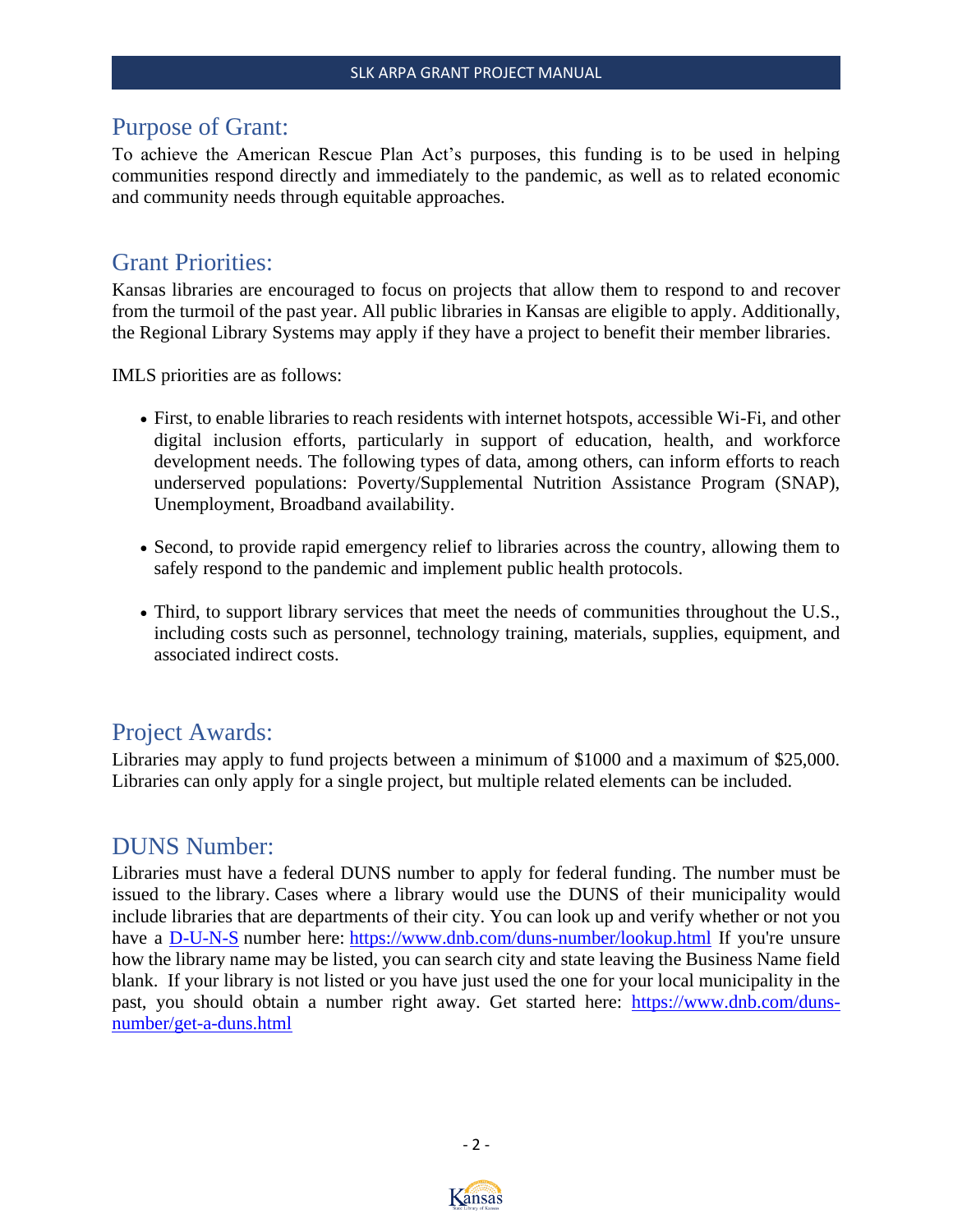## <span id="page-3-0"></span>Guidance on use of Funds:

Please keep in mind that while this is a somewhat extensive list of items that can be purchased with grant funding, the items you include in your application must fit into the scope of your proposed project. This is not funding to be used for day-to-day operations. You are encouraged to develop projects that address the problems you have encountered due to the COVID-19 pandemic. This is not an exhaustive list. Email  $\arg_{\theta} \log_{\theta} \frac{1}{\sqrt{N}}$  with questions if you are unsure whether something will qualify.

#### <span id="page-3-1"></span>Allowed Items**:** *(including but not limited to)*

- Desktops/laptops/tablets/Chromebooks
- Collections (print and electronic) must be targeted directly to the grant goals
- Hotspots
- Printers (including 3D)
- Copy/scan/fax machines
- Wireless printing software
- Workforce development
- Digitization equipment
- Outdoor educational activities
- Projectors
- Speakers for PA system
- Furniture with embedded electrical components/technology
- Charging stations
- Virtual support technology
- Bringing fiber to the library
- Secure lockers for outside/remote pickup of materials after hours
- Lockers for permanent hotspot/computer/device storage
- Outdoor charging benches for devices/computers
- Outdoor tent for programming
- People counter and capacity monitor
- Technology support and training
- RFID/Self-checkout systems
- Whiteboards, Smart boards
- Green screens, cameras, video equipment, tripods, microphones, cameras
- Document cameras
- Outdoor furniture if related to grant project
- Solar umbrellas
- Outdoor heaters
- Pergola (can purchase but cannot install)
- Outreach vehicles
- Book bikes
- Plexiglass shields/screens/PPE
- Wi-Fi kiosks for remote use
- Digital screens/televisions
- eReaders
- Technology to allow for hybrid meetings

*(continues next page)*

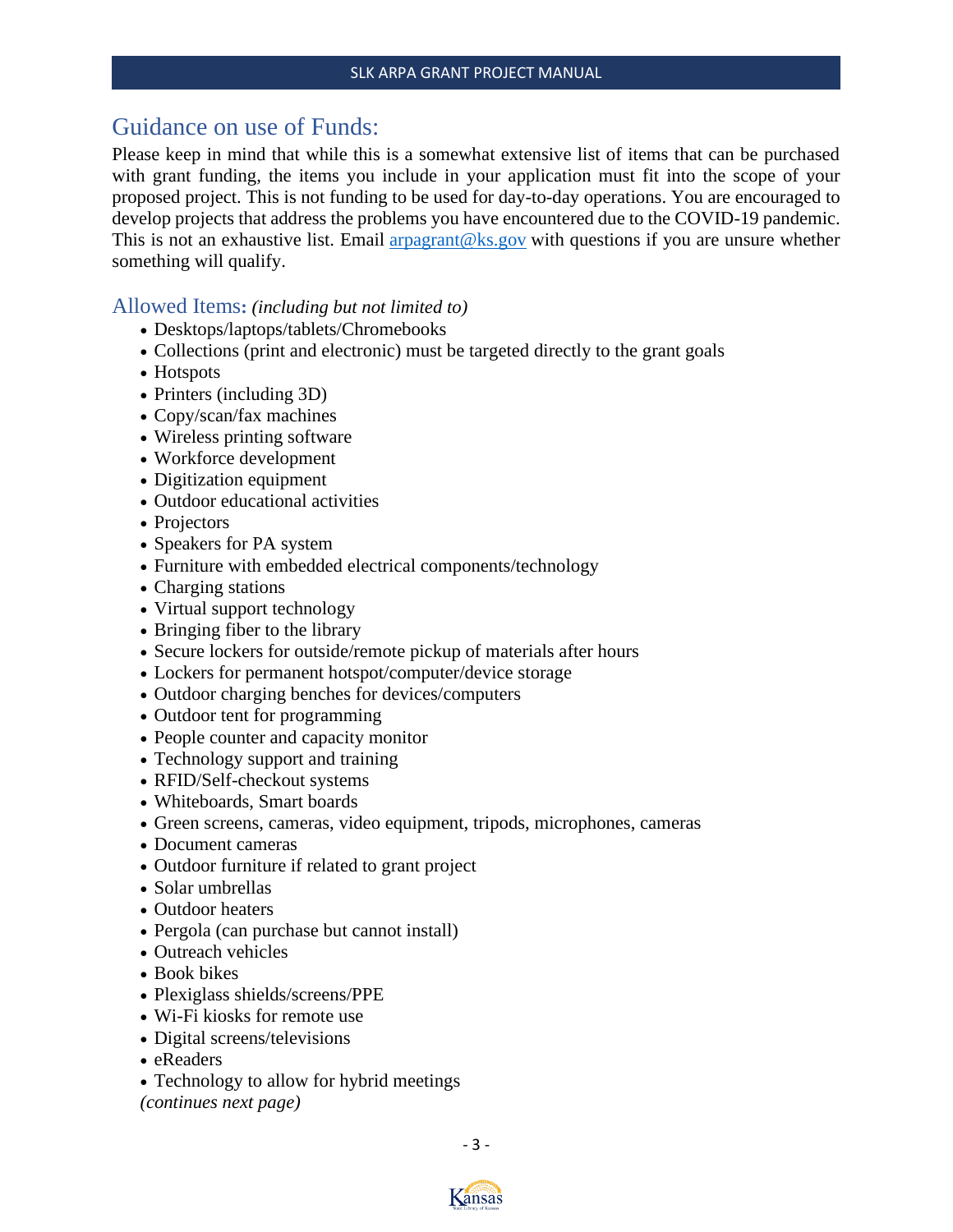- Educational resources
- Delivery services and equipment
- Assistive technologies
- Collaborative tools and technology
- Routers, modems, network boosters, extenders
- Enhanced Wi-Fi capacity
- Security cameras/systems
- Touchless bottle fillers
- Website development
- Virtual or curbside scheduling software
- Remote access tools
- Online registration software

#### <span id="page-4-0"></span>Not Allowed Items**:**

- Advertising, marketing, public relations
- Salaries
- Food or alcohol
- Promotional items
- Performances
- Travel expenses
- Fundraising costs
- Advocacy
- Construction or renovation
- Generally, any activity involving contract labor in the construction trades
- Architectural plans or consultations
- Funds cannot be used for any services past the grant period
- Debt repayment

## <span id="page-4-1"></span>Acknowledgement of IMLS and SLK Support:

Grant recipients are required to credit IMLS in all related publications and activities in conjunction with use of the grant funds. Recipients should publicize grant-supported activities in available and appropriate media. Logo images are available on the ARPA webpage. All publications must include an acknowledgement statement which is provided with the images on the website.

## <span id="page-4-2"></span>Application Questions/Technical Assistance:

Applicants with questions in advance of the due date may email questions to [arpagrant@ks.gov](mailto:arpagrant@ks.gov) with the subject title "ARPA Grant Question".



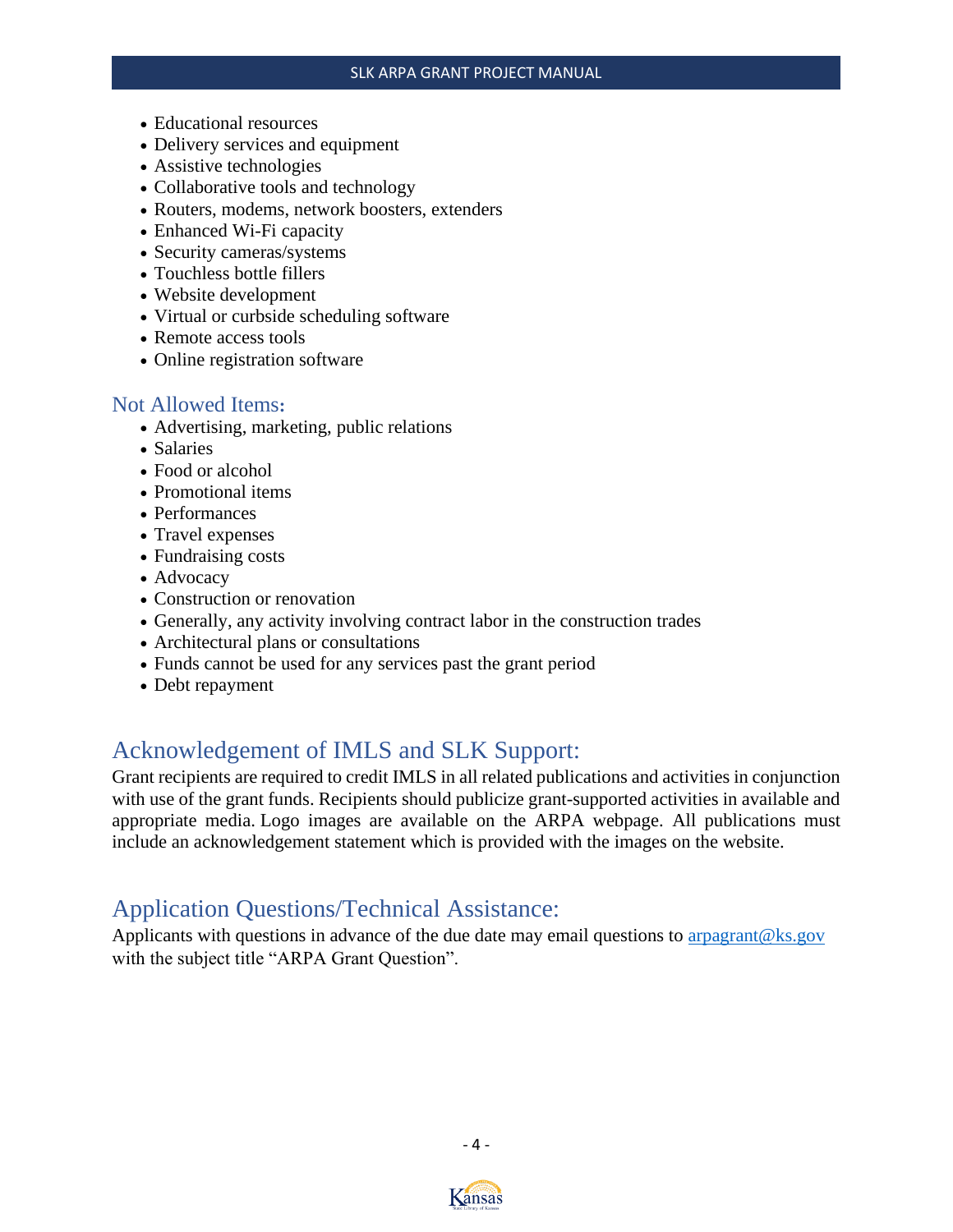## <span id="page-5-0"></span>Successful Applications:

Only complete applications received by the stated due date will be reviewed. Full instruction are available on the website at [kslib.info/arpa.](kslib.info/arpa) We also recommend viewing the tutorial provided on Niche Academy.

Successful applications will address the following:

- Cleary describe the project
- Identify the need using data
- Identify the focus area
- Identify the goal to be addressed
- Identify WHO the target community members are and HOW the project will benefit them
- Describe the library's ability to achieve the goals of the project
- Describe how the projects will continue beyond the grant period
- Describe the intended outcomes and what indicators you will use to measure success

To be considered complete and ready for review, all application questions must be answered in accordance with the provided instructions. *(see pages 7 & 8)*

## <span id="page-5-1"></span>Project Approval:

Project applications will be reviewed, evaluated, and approved on how well they connect their proposed project activities to the spending priorities and intent of the ARPA funding. If demand exceeds available funding, some grants could be partially funded.

## <span id="page-5-2"></span>Grant Timeline:

- Applications open: **June 21, 2021 at 8 AM**
- Applications close: **July 19, 2021 at 5 PM**
- Last day to turn in signed grant paperwork: **July 30, 2021**
- Project Implementation: **August 1, 2021-January 31, 2022**
- Last day to spend funding: **January 31, 2022**
- Final report due: **March 30, 2022**

## <span id="page-5-3"></span>Reporting on Awards:

Libraries will be required to return any funding that has not been spent by January 30, 2022. Please contact us if special circumstances arise. Libraries will be responsible for completing the final report by March 30, 2022. The reports will include not only outputs (how many people attended, how many items purchased, etc.) but address how the project has achieved its intended outcomes, and the impact of the project on the community. We will ask for qualitative evidence of the project's impact, such as photos and stories from patrons and staff.



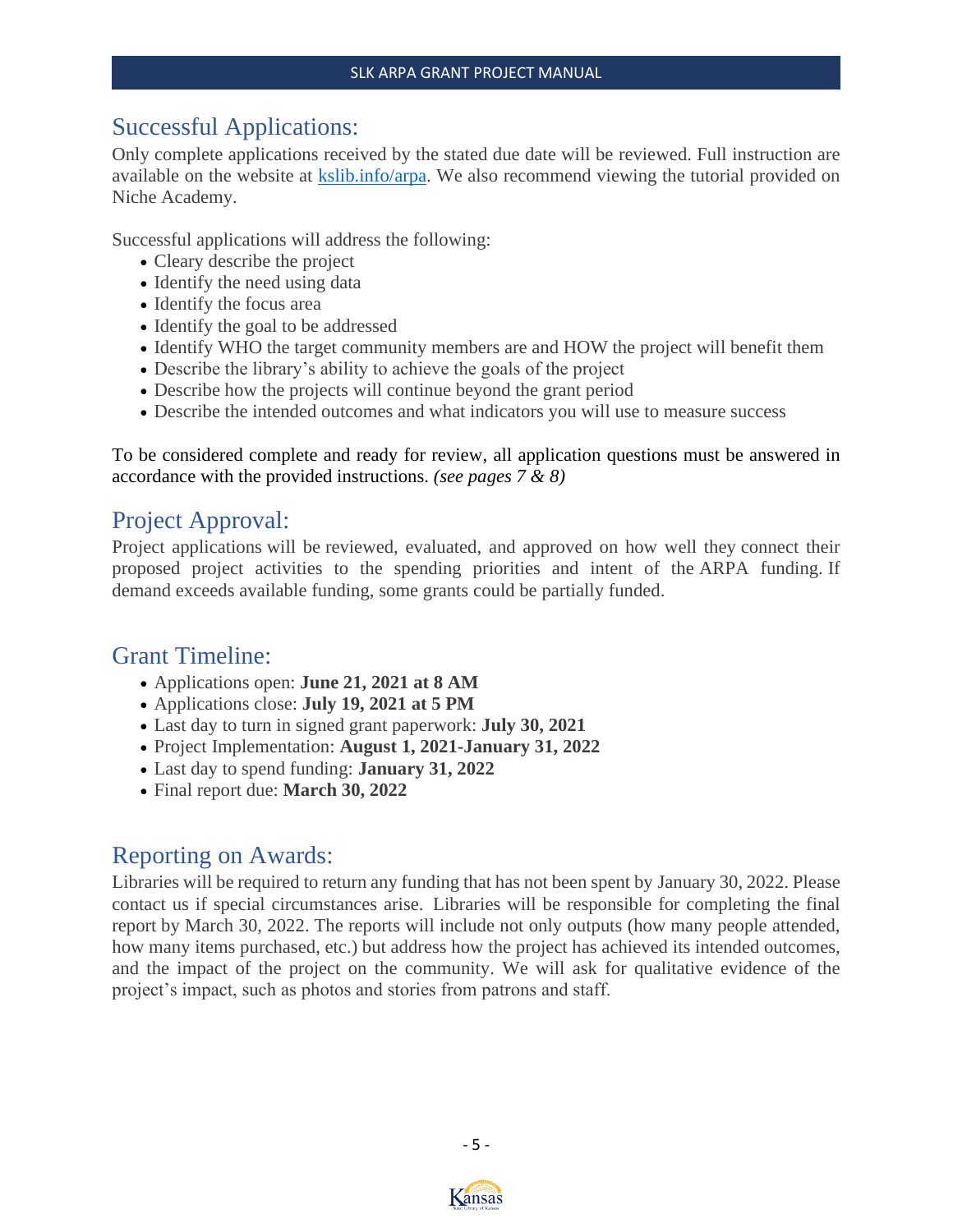## <span id="page-6-0"></span>Grant Application Instructions:

Application available online beginning June 21, 2021 at [kslib.info/arpa.](kslib.info/arpa)

## <span id="page-6-1"></span>How to complete the ARPA Grant Application *(See sample of application on page 9).*

| Library Name                      | This is the full and legal name of your library.                                                                                           |  |  |  |  |
|-----------------------------------|--------------------------------------------------------------------------------------------------------------------------------------------|--|--|--|--|
| <b>DUNS Number</b>                | See page 2.                                                                                                                                |  |  |  |  |
| Library Address                   | This is where the State Library will send physical documents,                                                                              |  |  |  |  |
|                                   | checks and any other applicable information if needed.                                                                                     |  |  |  |  |
| <b>Library Phone Number</b>       | The State Library will use this phone number if we have any                                                                                |  |  |  |  |
|                                   | questions about the application or the grant project.                                                                                      |  |  |  |  |
| <b>Library Director</b>           | The name of the director of the public library.                                                                                            |  |  |  |  |
| <b>Library Director Email</b>     | The email of the director of the public library.                                                                                           |  |  |  |  |
| Project Manager                   | This is the name of the person who is managing the grant, i.e.,                                                                            |  |  |  |  |
| Name and Title                    | applying, planning, implementing, ordering, receiving, installing,                                                                         |  |  |  |  |
|                                   | making the project work. The State Library will contact this person                                                                        |  |  |  |  |
|                                   | if we have any questions about the project.                                                                                                |  |  |  |  |
|                                   | *** This may or may not be the library director.                                                                                           |  |  |  |  |
| Project Manager Email             | The State Library will use this email address if we have any                                                                               |  |  |  |  |
|                                   | questions about the application or the grant project.                                                                                      |  |  |  |  |
| <b>Grant Project Title</b>        | The grant project title should be descriptive of the project.                                                                              |  |  |  |  |
| <b>Brief Description</b>          | Explain how the grant funds will be used to:                                                                                               |  |  |  |  |
| of the Grant Project              | • Help your community respond directly and immediately to the                                                                              |  |  |  |  |
| $(4000 \text{ characters}; -600$  | pandemic                                                                                                                                   |  |  |  |  |
| words)                            | • or support digital inclusion efforts that enable your library to                                                                         |  |  |  |  |
|                                   | reach residents in support of education, health, and workforce                                                                             |  |  |  |  |
|                                   | development needs                                                                                                                          |  |  |  |  |
|                                   | • or provide rapid emergency relief to your library to safely                                                                              |  |  |  |  |
|                                   | respond to the pandemic and implement public health                                                                                        |  |  |  |  |
|                                   | protocols                                                                                                                                  |  |  |  |  |
|                                   | • or support library services to meet the needs of your                                                                                    |  |  |  |  |
|                                   | community by using the funds for technology, training,                                                                                     |  |  |  |  |
|                                   | materials, supplies, and equipment.                                                                                                        |  |  |  |  |
|                                   | Write out a brief plan about how you intend to accomplish the                                                                              |  |  |  |  |
|                                   | above goals. Explain how items or people will be selected,                                                                                 |  |  |  |  |
|                                   | evaluated, and procured (the items, etc., should be listed below.)                                                                         |  |  |  |  |
|                                   | Explain how the project will be implemented. Include anything                                                                              |  |  |  |  |
|                                   | that will assure the State Library that this library project fits the                                                                      |  |  |  |  |
|                                   | above priorities, and the library has the where with all to carry it out.                                                                  |  |  |  |  |
| <b>Project Evaluation</b><br>Plan | Briefly explain how the library will measure the success and                                                                               |  |  |  |  |
|                                   | impact of the grant project. For example, the library will survey<br>users, collect usage data, etc. Include anything that will assure the |  |  |  |  |
|                                   | State Library that your library has a plan to measure how using the                                                                        |  |  |  |  |
|                                   | ARPA grant funds has an impact on people's lives.                                                                                          |  |  |  |  |
|                                   |                                                                                                                                            |  |  |  |  |

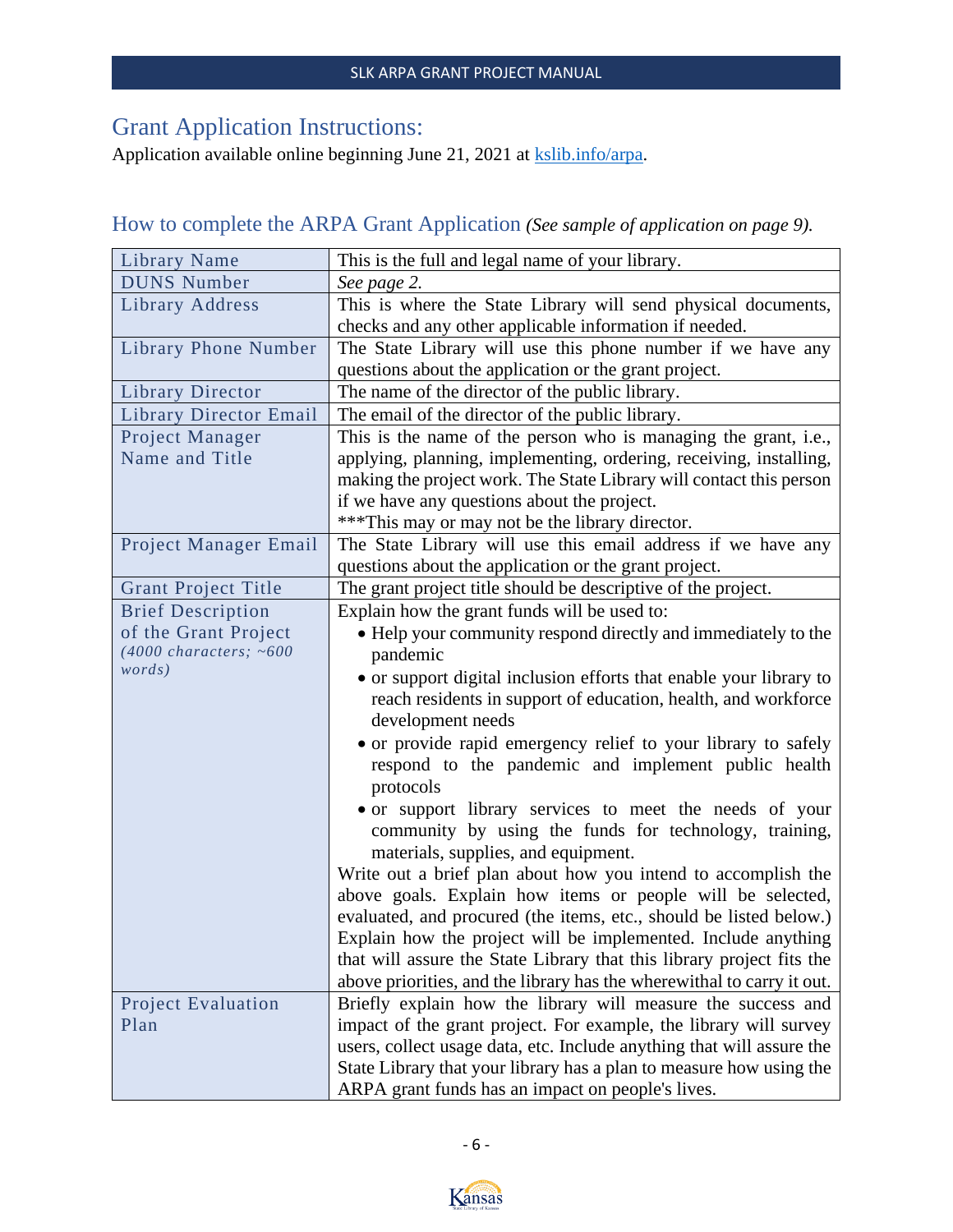#### SLK ARPA GRANT PROJECT MANUAL

| <b>Estimated Budget</b> | <b>MUST USE ARPA BUDGET SPREADSHEET</b>                                                            |  |  |  |  |  |
|-------------------------|----------------------------------------------------------------------------------------------------|--|--|--|--|--|
|                         | (see sample page)                                                                                  |  |  |  |  |  |
|                         | • Check the list of Allowable Expenses                                                             |  |  |  |  |  |
|                         | • Get quotes or look online or in catalogs for the prices                                          |  |  |  |  |  |
|                         | • Round all amounts to the nearest dollar                                                          |  |  |  |  |  |
|                         | • List or describe items in each category                                                          |  |  |  |  |  |
|                         | • ARPA Funds Requested-the amount cannot exceed \$25,000                                           |  |  |  |  |  |
|                         |                                                                                                    |  |  |  |  |  |
|                         | <b>Equipment and Hardware</b>                                                                      |  |  |  |  |  |
|                         | Include any physical item or things, like copiers, computers,                                      |  |  |  |  |  |
|                         | firewalls, routers, security cameras.                                                              |  |  |  |  |  |
|                         | Example  <br>• 10 Chromebooks \$2500.00                                                            |  |  |  |  |  |
|                         | • 1 Wi-Fi Access point \$450.00                                                                    |  |  |  |  |  |
|                         | • Cables for networking \$200.00                                                                   |  |  |  |  |  |
|                         |                                                                                                    |  |  |  |  |  |
|                         | <b>Library Materials and Supplies</b>                                                              |  |  |  |  |  |
|                         | Include pandemic relief items here, like hand sanitizer and gloves                                 |  |  |  |  |  |
|                         | along with any other of materials or supplies, individual print                                    |  |  |  |  |  |
|                         | books and ebooks. For subscriptions and software, see below.                                       |  |  |  |  |  |
|                         |                                                                                                    |  |  |  |  |  |
|                         | <b>Contracted Services</b><br>This includes tech consultants or trainers. Funds cannot be used for |  |  |  |  |  |
|                         | performers, contract labor, or salaries. Project funds can be used to                              |  |  |  |  |  |
|                         | purchase the supplies, but local funds must be used for                                            |  |  |  |  |  |
|                         | installation/contractual labor.                                                                    |  |  |  |  |  |
|                         |                                                                                                    |  |  |  |  |  |
|                         | <b>Subscriptions and Software</b>                                                                  |  |  |  |  |  |
|                         | Include subscriptions to online resources, security software, or                                   |  |  |  |  |  |
|                         | scheduling software. You may only use grant funding for                                            |  |  |  |  |  |
|                         | subscriptions and software usage from August 1, 2021 through                                       |  |  |  |  |  |
|                         | June 30, 2022. Any ongoing expenses must come from local<br>library funding.                       |  |  |  |  |  |
|                         |                                                                                                    |  |  |  |  |  |
|                         | Other                                                                                              |  |  |  |  |  |
|                         | Include anything that doesn't fit in the above categories.                                         |  |  |  |  |  |
| Total Amount            | Enter the final total here. It will be calculated automatically for you                            |  |  |  |  |  |
| Requested               | in the spreadsheet.                                                                                |  |  |  |  |  |
| Name and Title of       |                                                                                                    |  |  |  |  |  |
|                         | Enter the name and title of the person completing the application                                  |  |  |  |  |  |
| Person Completing       | even if listed above.                                                                              |  |  |  |  |  |
| Application             |                                                                                                    |  |  |  |  |  |
| Date                    | Enter the current date when you are ready to submit the<br>application.                            |  |  |  |  |  |
| Initial for             | Enter your initials here. As this is a paperless application, this                                 |  |  |  |  |  |
| Electronic Signature    | step serves as a signature and verifies you consent to all the rules                               |  |  |  |  |  |
|                         | and stipulations of the grant.                                                                     |  |  |  |  |  |
| Receive an Email        |                                                                                                    |  |  |  |  |  |
|                         | You can enter an email and receive an electronic copy of the                                       |  |  |  |  |  |
| Copy                    | application when you submit. (This is recommended.)                                                |  |  |  |  |  |
| Submit                  | Once you click submit, your application will be reviewed and the                                   |  |  |  |  |  |
|                         | State Library will contact you with further information.                                           |  |  |  |  |  |

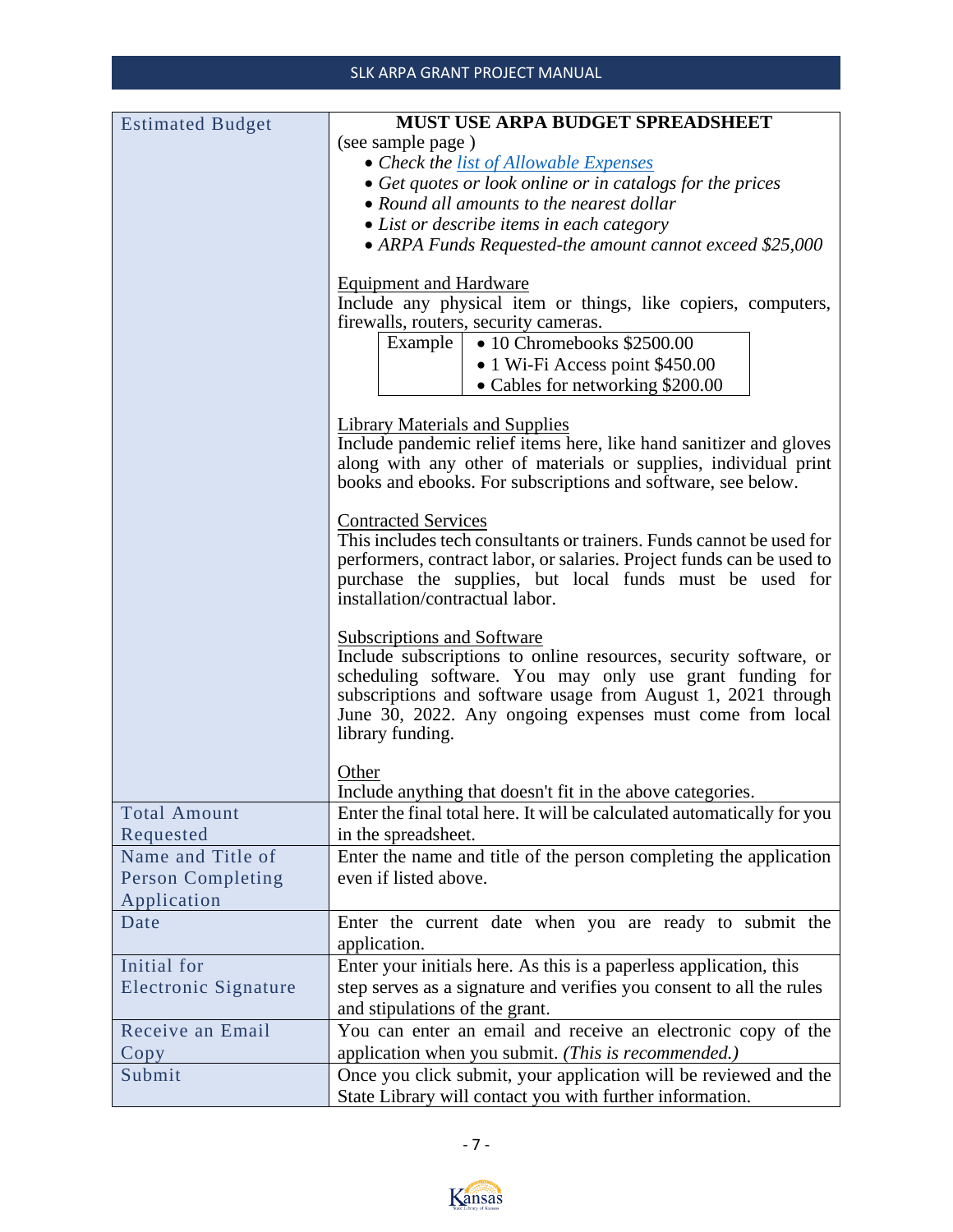## <span id="page-8-0"></span>Sample Application

| ARPA Grant 2021                                                                                                                                                      | <b>Save Progress</b>                                                                                               |
|----------------------------------------------------------------------------------------------------------------------------------------------------------------------|--------------------------------------------------------------------------------------------------------------------|
| MuseumLibrary                                                                                                                                                        | 2021 ARPA Grant Application                                                                                        |
| READ INSTRUCTIONS BEFORE COMPLETING APPLICATION<br>Library Name                                                                                                      | Library DUNS Number<br><b>DUNS Number</b><br>No Number<br>Check here if not yet<br>received<br>Must have number to |
| Address1                                                                                                                                                             | receive funds                                                                                                      |
| Address2                                                                                                                                                             |                                                                                                                    |
| City                                                                                                                                                                 | State<br>Zip                                                                                                       |
| Library Phone                                                                                                                                                        |                                                                                                                    |
| Library Director Name                                                                                                                                                | Library Director email                                                                                             |
| Project Manager Name (If different from Director)                                                                                                                    | Project Manager email (If different from Director)                                                                 |
| Grant Project Title<br><b>Brief Description of Project</b>                                                                                                           |                                                                                                                    |
| <b>Project Evaluation Plan</b>                                                                                                                                       |                                                                                                                    |
| Estimated Budget (see instructions)<br>Choose File No file chosen<br>Use the template spreadsheet provided in the<br>instructions. Then upload your saved file here. | <b>Total Amount of ARPA Funding</b><br>Requested<br>Round up to nearest whole dollar<br>amount                     |
| Name and Title of Person Completing Application                                                                                                                      | Date<br>mm/dd/yyyy                                                                                                 |
| Initial for use as<br>Electronic signature                                                                                                                           |                                                                                                                    |
| Receive an email copy of this form.<br>Email address                                                                                                                 |                                                                                                                    |
| This field is not part of the form submission.                                                                                                                       |                                                                                                                    |
| <b>Submit</b><br><b>Submit and Print</b>                                                                                                                             |                                                                                                                    |

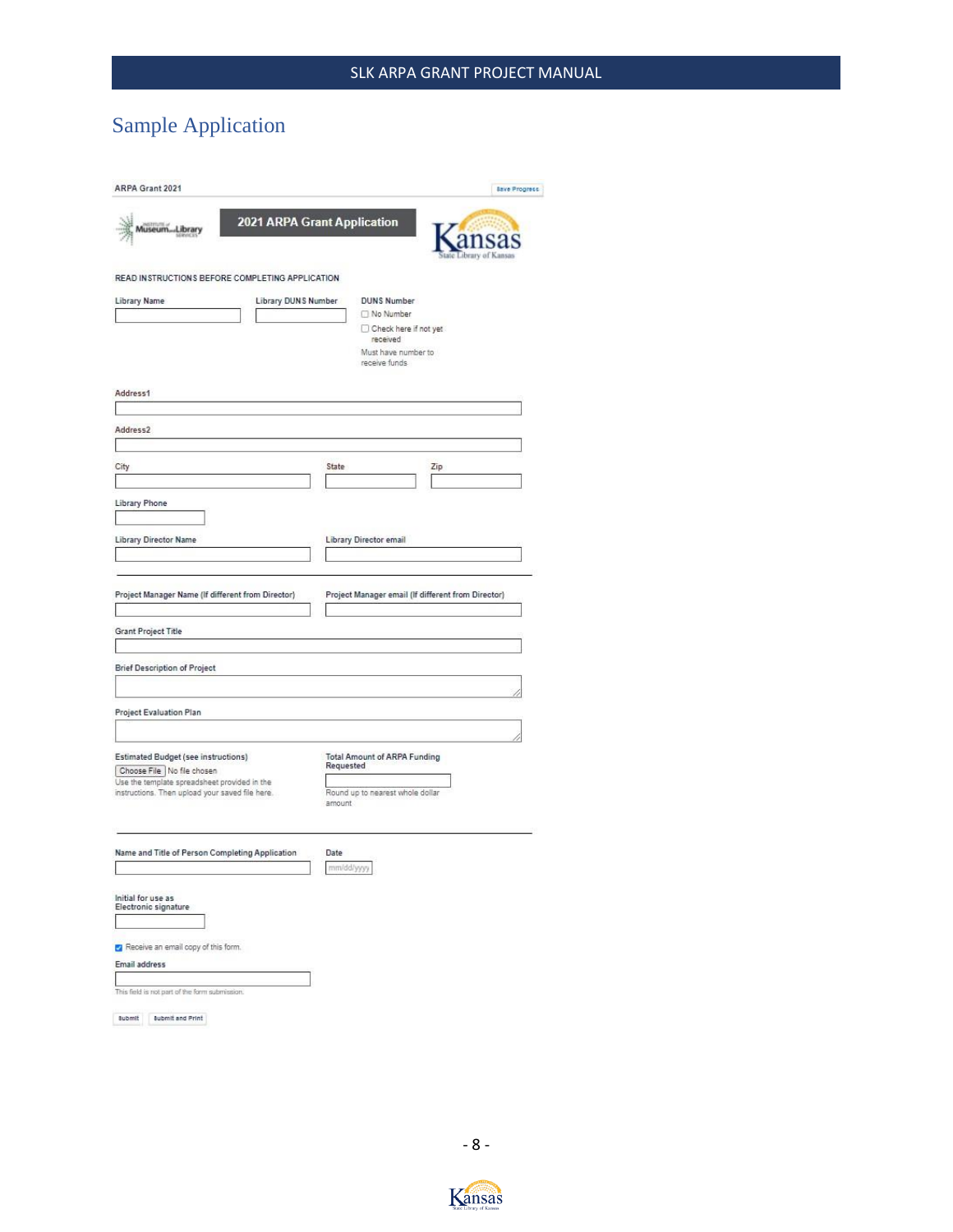## <span id="page-9-0"></span>Sample Budget Sheet

No match or local funds are required for this grant project, but you may include any used here if they are supporting your project

| CZ.            | ×.<br>JX<br>A                               | B    | $\mathbb{C}$                   | D                  | E               | F    | G            |
|----------------|---------------------------------------------|------|--------------------------------|--------------------|-----------------|------|--------------|
| $\overline{1}$ |                                             | Item | <b>Type</b>                    | <b>Description</b> | <b>Quantity</b> | Cost | <b>Total</b> |
| $\sqrt{2}$     |                                             |      |                                |                    |                 |      | \$0          |
| $\mathbf{3}$   |                                             |      | Equipment or Hardware          |                    |                 |      | \$0          |
| 4              |                                             |      | Library Materials and Supplies |                    |                 |      | 50           |
| 5              |                                             |      |                                |                    |                 |      | \$0          |
| 6              |                                             |      | <b>Contracted Services</b>     |                    |                 |      | \$0          |
| $\overline{7}$ |                                             |      | Subscription or Software       |                    |                 |      | \$0          |
| $^{\rm 8}$     |                                             |      | Other                          |                    |                 |      | \$0          |
| 9              |                                             |      |                                |                    |                 |      | \$0          |
| 10             |                                             |      | ÷                              |                    |                 |      | \$0          |
| 11             |                                             |      | ٠                              |                    |                 |      | \$0          |
| 12             |                                             |      | ÷                              |                    |                 |      | \$0          |
| 13             |                                             |      | $\overline{\mathbf{v}}$        |                    |                 |      | \$0          |
| 14             |                                             |      | ×                              |                    |                 |      | \$0          |
| 15             |                                             |      | ٠                              |                    |                 |      | \$0          |
| 16             |                                             |      | $\overline{\mathcal{M}}$       |                    |                 |      | \$0          |
| 17             |                                             |      | ٠                              |                    |                 |      | \$0          |
| 18             |                                             |      | $\overline{\phantom{a}}$       |                    |                 |      | \$0          |
| 19             |                                             |      | ÷                              |                    |                 |      | \$0          |
| 20             |                                             |      | ÷                              |                    |                 |      | \$0          |
| 21             |                                             |      | $\overline{\mathbf{r}}$        |                    |                 |      | \$0          |
| 22             |                                             |      | ٠                              |                    |                 |      | \$0          |
| 23             |                                             |      | ٠                              |                    |                 |      | \$0          |
| 24             |                                             |      | $\overline{\phantom{a}}$       |                    |                 |      | \$0          |
| 25             |                                             |      | ٠                              |                    |                 |      | \$0          |
| 26             |                                             |      | ÷                              |                    |                 |      | \$0          |
| 27             | Any individual item<br>\$5,000 or more must |      | ٠                              |                    |                 |      | \$0          |
| 28             | be listed here.                             |      | $\overline{\phantom{a}}$       |                    |                 |      | \$0          |
| 29             |                                             |      | ÷                              |                    |                 |      | \$0          |
| 30             |                                             |      | ÷                              |                    |                 |      | \$0          |
| 31             |                                             |      |                                |                    |                 |      | \$0          |
| 32             |                                             |      |                                |                    |                 |      |              |

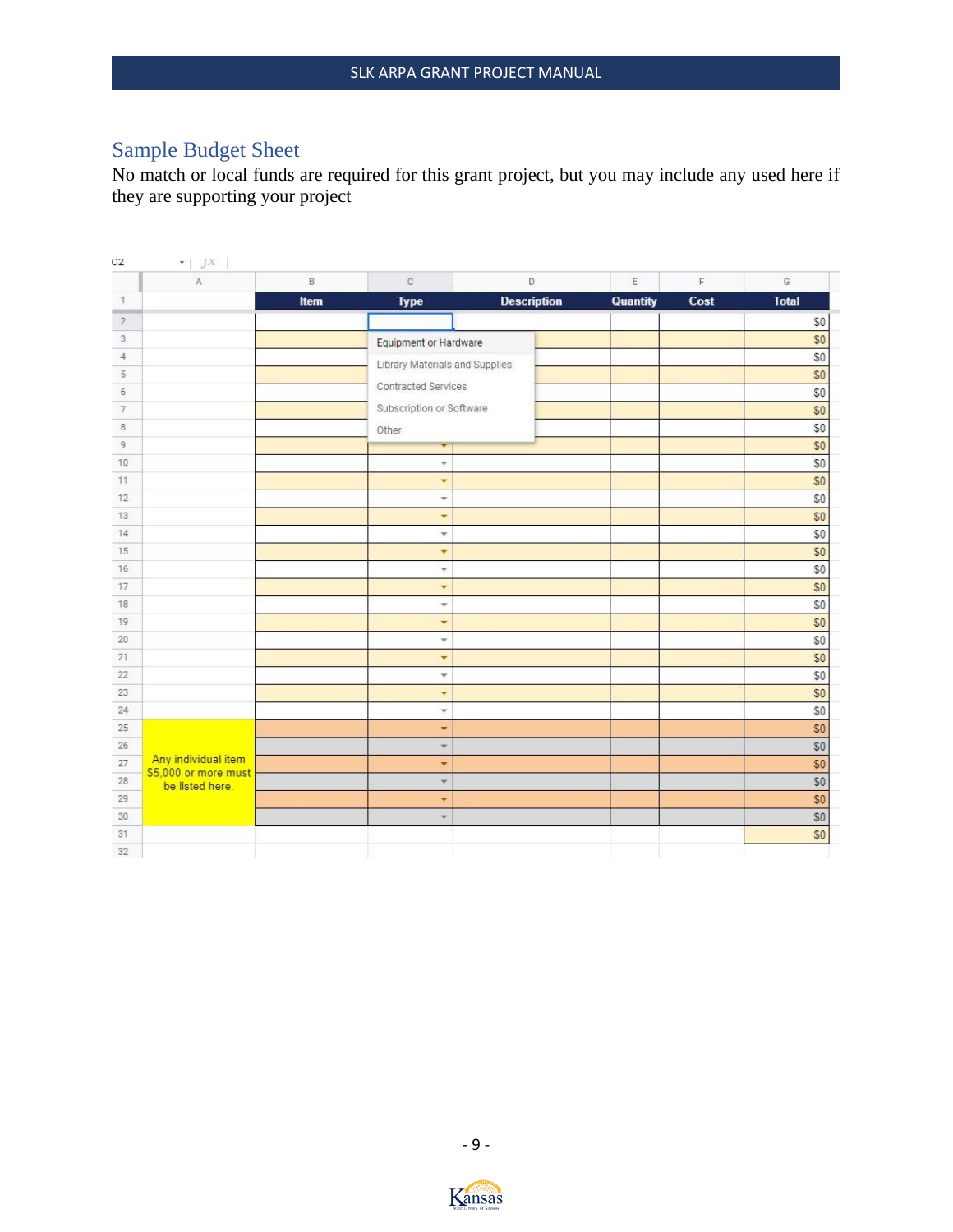## <span id="page-10-0"></span>Frequently Asked Questions:

#### **What are ARPA Funds?**

The American Rescue Plan Act (ARPA) is a federal program that was approved by Congress in March 2021. The Institute of Museum and Library Services (IMLS) determined the priorities and rules surrounding how these funds may be used and distributed the funds to State Libraries using the LSTA grant program that was already in place. The grant funds may be used for materials or technology to support digital inclusion efforts to enable libraries to reach residents, especially in support of education, health, and workforce development needs; and/or to respond to the pandemic and implement public health protocols. The State Library has provided a list of allowable expenses for these grant requests. *See pages 3&4.*

#### **Who is eligible for these grants?**

All Kansas public libraries are eligible to apply for this grant. Regional Library Systems are also eligible.

#### **What is the total amount of money that libraries can request from these funds?**

Each public library may request from \$1000 to \$25,000.

#### **Are matching funds required?**

No, we are not requiring libraries to provide matching funds for these grants.

#### **Can a project include matching funds if we'd like to add them?**

Yes, if you would like to add funds from your budget to do a project that would cost more, you are welcome to do so, but the ARPA funds must only be spent on allowable expenses.

## **If we can't apply for the grant this round, will there be more grant money available later?**

At this time, this is the only ARPA grant opportunity that is planned.

#### **Where can I find the application?**

The application will be available at <kslib.info/arpa> and opens on **June 21, 2021 at 8:00 AM**. Applications must be submitted by **July 19, 2021 at 5:00 PM.**

#### **When will I be notified if we've been approved for the grant?**

We will notify you of approval as quickly as we can after receiving your application, as long as no clarifications or modifications are needed. We will contact and work with you if that is the case. A grant agreement will need to be signed and received by the State Library before we distribute the funding.

#### **Can we collaborate with other libraries to get more funding?**

Yes, libraries may partner with other libraries for a larger project, but the limit would still be \$25,000 (for example, if 5 libraries decided to partner on a project, the total amount could be up to \$25,000). Those libraries would not be eligible to apply for individual grants for their libraries in addition to the group grant.

#### **Can I pay for or hire an employee with these funds?**

No. Funding may not be used for current, temporary, or contractual employees.

- 10 -

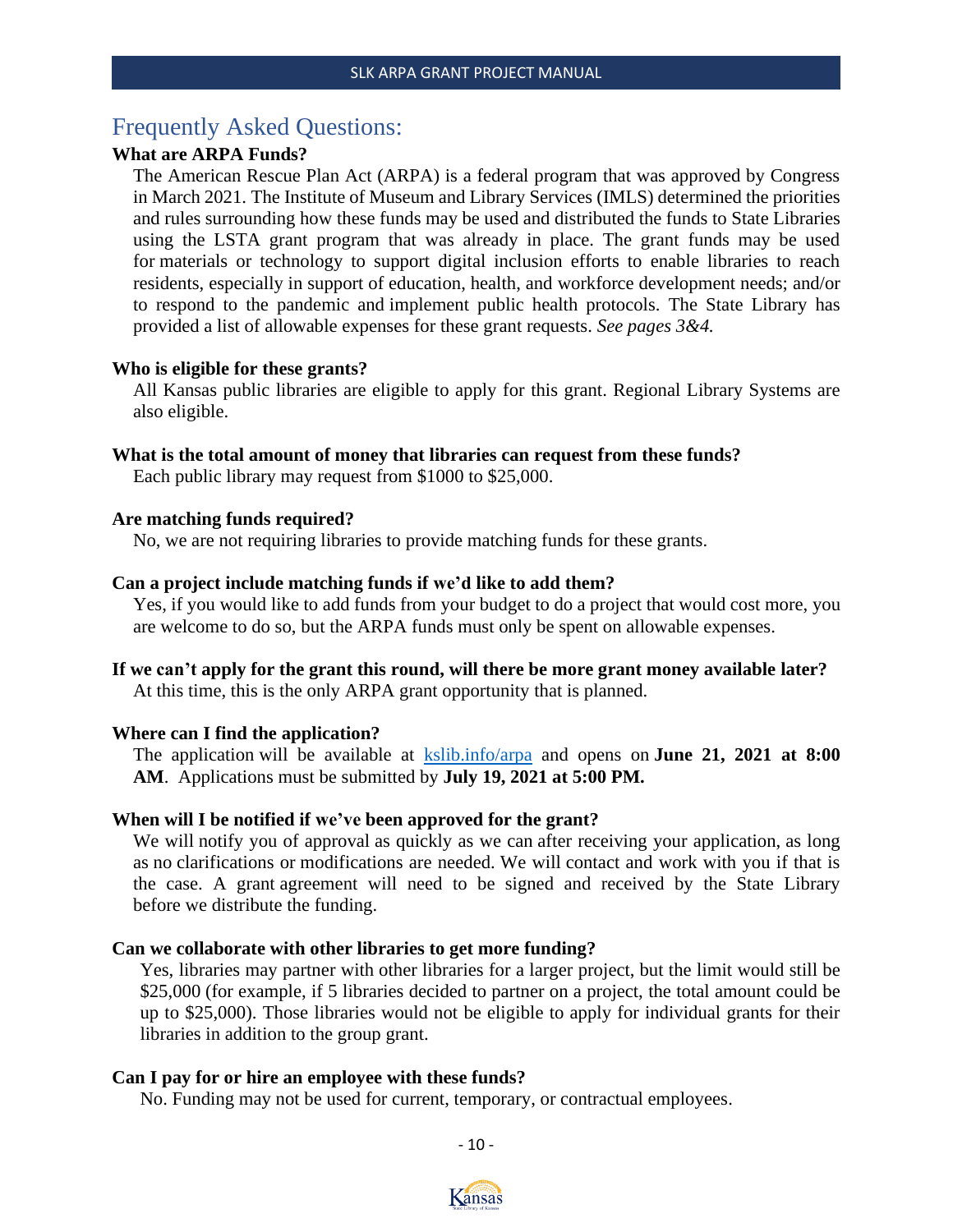#### **Can these funds be used to bring fiber internet to the library?**

You could use these funds to purchase the fiber internet, and pay for the technician to connect it, but not to dig the trench to get it to the library. No construction is allowed, and installation of the fiber cables (digging the trench) is considered construction work.

#### **Can we purchase and install Story Walk posts with these funds?**

You can purchase the Story Walk posts and books for inserting, however if you are planning to install permanent posts, grant funds cannot be used to pay for this installation as that is considered construction, which isn't allowed.

#### **What type of report is needed at the end of the project?**

A report template and instructions will be provided at **kslib.info/arpa**. The State Library is looking for outcomes and impacts of these projects, such as, how your project affected your community in response to the pandemic.

#### **What do you mean by impacts (in evaluation)?**

The impact of a project is how your community or library, (preferable community for these grants) was changed as a result of the grant project. Who did you help and how?

#### **What documentation will I need to provide for the final report?**

You will need an invoice showing paid, a receipt, a bill of sale with a zero balance, a copy or copies of checks used to pay the invoice. If you make purchases online, and pay with a credit card, save the order confirmation, any invoices, or bills, credit card statements, and copies of checks used to pay it, or payment confirmation for online purchases. Just save everything that shows you ordered it, received it (*like packing slips*), were charged for it, and paid it. Submit all this proof with your report. Make sure the dates on these documents are between the signed dates on the Grant Agreement and January 31, 2022.

#### **Does CIPA impact any of these purchases?**

Yes, the Children's Internet Protection Act (CIPA), a federal law, does require that any item that connects to the internet must have a technology protection measure connected to it. The list of expenses that may be purchased has an asterisk (\*) next to expenses that would be affected by CIPA. If you need clarification on the you can visit [kslib.info/kansascipa](https://kslib.info/427/Kansas-Childrens-Internet-Protection-Act)

#### **How does this grant fund work with the Emergency Connectivity Funds?**

This grant is separate from the Emergency Connectivity Funds (ECF) that will be available this summer. The ARPA funds come to the State Library from IMLS, and the ECF funds come from the FCC. We will be putting out more information regarding the ECF funds.

#### **Why is there a list of allowable expenses? Can we spend the money on something not on this list?**

IMLS has strict guidance on how the grant money can be spent, so we put together a list of common expenses that are allowable under this grant. You are welcome to contact us to check on allowability if you have another idea.

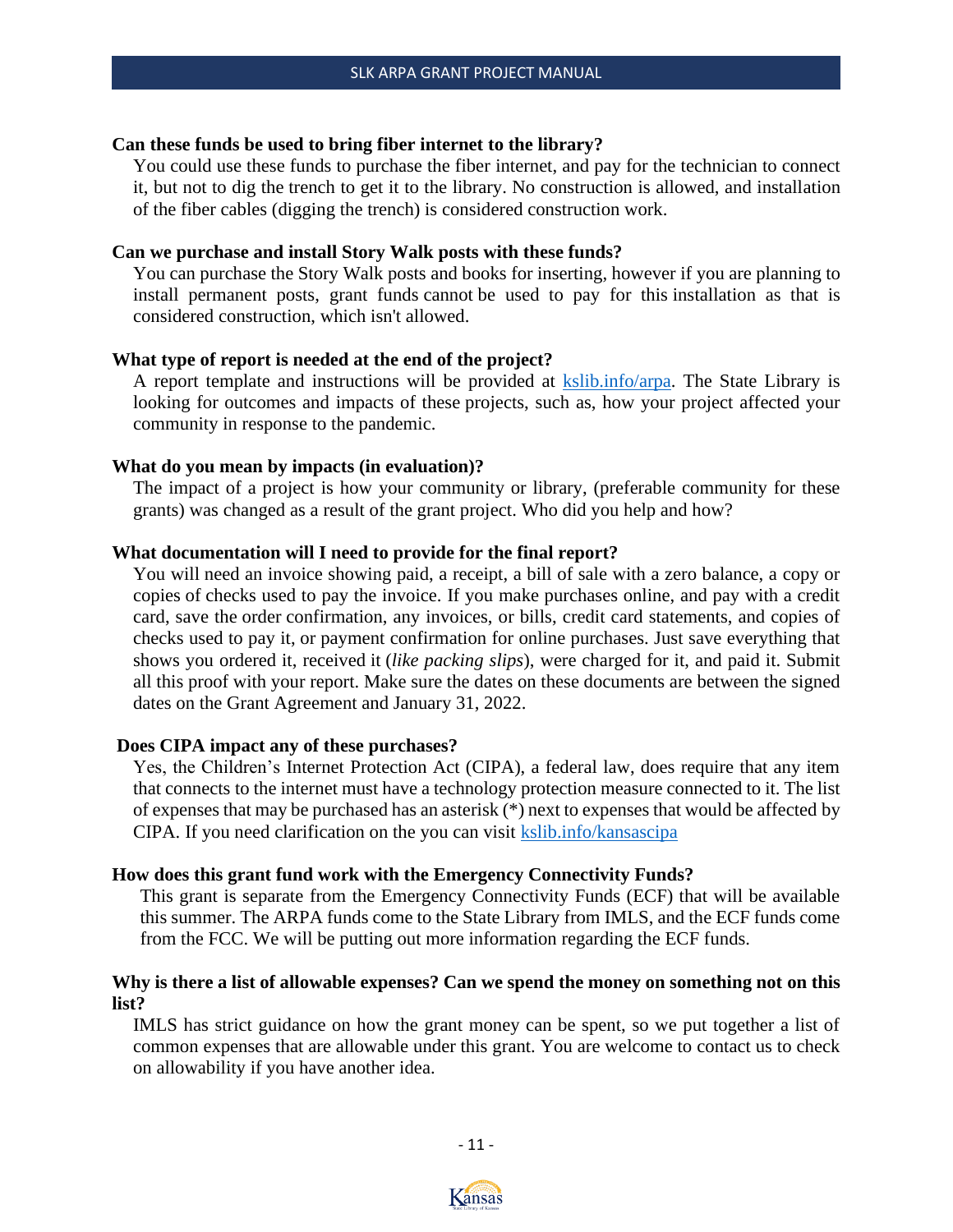#### **What is the Grant Agreement and why is it necessary?**

After the grant proposal is accepted, a grant agreement will be issued. The library signs this to agree to spending within the parameters of the grant program. Basically, the library agrees to spend the money on what the library applied for. It contains other elements such as termination, indemnification, state and federal assurances, and a minority impact statement. This agreement is necessary to ensure compliance and eliminate waste, fraud, and abuse.

#### **I purchased these items last year in response to the pandemic. Can I include those in this project?**

No, only expenses that are purchased after the Grant Agreement is signed will qualify. This funding does not cover reimbursement of prior purchases.

#### **Can we spend these funds on a building/construction project?**

These funds cannot be used for building/construction or to hire any type of contractor.

#### **Do we have to purchase items before being reimbursed?**

No. Once approved for the grant you will receive the full payment. You will need to provide thorough documentation of all expenditures with a final report by March 31, 2022.

#### **Do we have to participate in e-rate to receive funds?**

No

#### **Do you have special paperwork we need to use to apply for funding?**

Yes. All forms are online at<kslib.info/arpa>

#### **I understand Wi-Fi hotspots do qualify, but is the reimbursement for the devices alone, or for the monthly service cost?**

Grant funds can be used to purchase the device and pay for service during the grant. Any future service costs beyond June 30, 2022 must be covered by the library.

#### **What infrastructure plans would apply to this grant? New building? Elevator in our present building?**

No construction will be funded.

#### **Can funds be used for special collections such as children's nonfiction and large print?** Yes, if this is related to your project.

#### **Could the funds be used to purchase technology for circulating STEM kits?** Yes

#### **Can you purchase charging stations?**  Yes

**Are buying study pods that have connections for USB drives and plug-ins allowable?** Furniture with technology components is allowable, when related to a project.